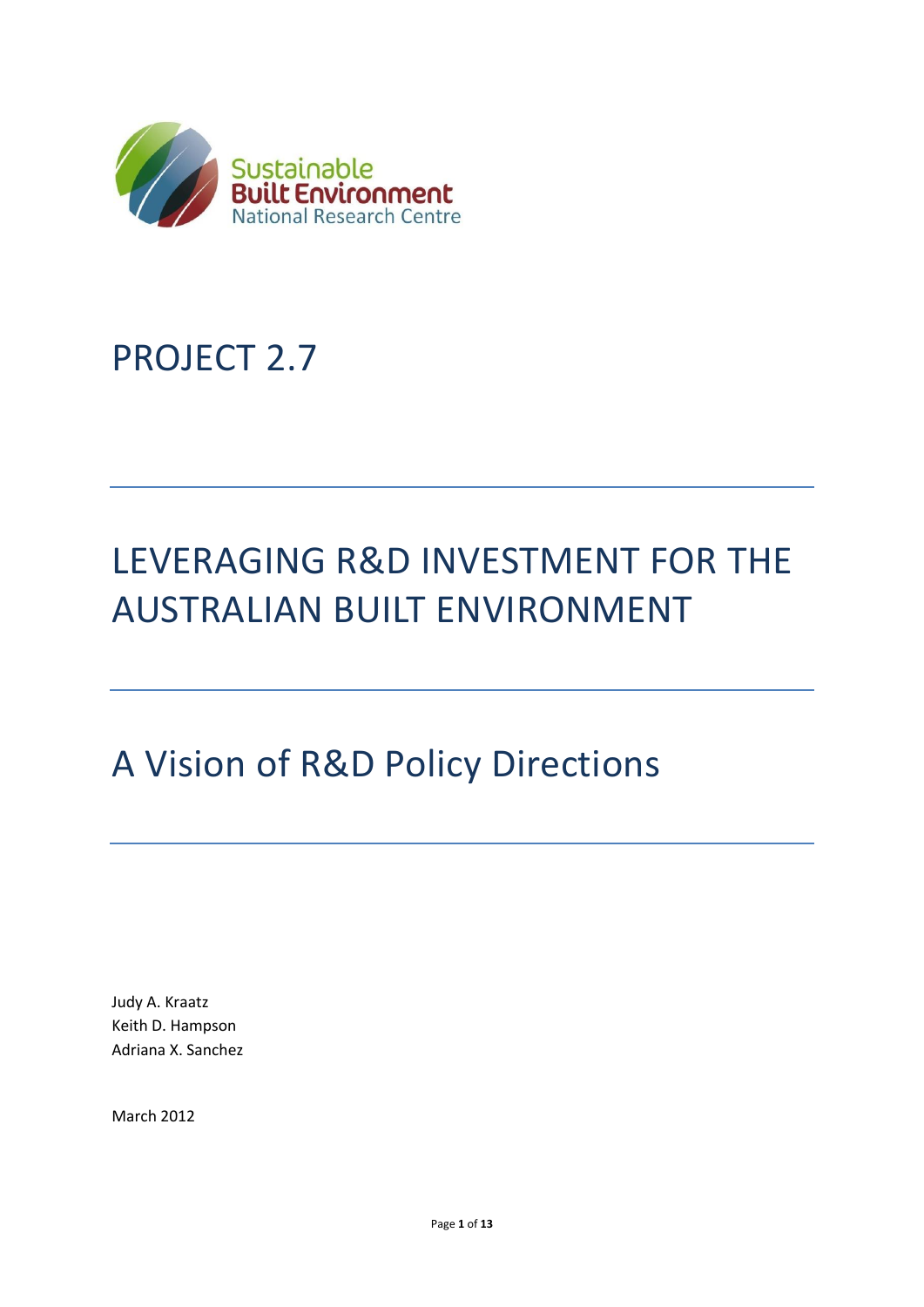#### **OUR VISION FOR THE FUTURE:**

1. A national industry steering body which defines long-term strategic industry R&D priorities, and funds associated research in public organisations.

2. Government procurement shaped to support construction innovation and supply matching funds for strategic R&D.

3. Networked research institutes with world-leading interdisciplinary capabilities to provide expertise and skills relevant to the goals of the Australian construction industry.

This vision is underpinned by a culture of self-improvement, mutual recognition, respect and support across the innovation system.

## **1. RECOMMENDATIONS**

#### **Industry (includes government as a producer and asset manager)**

It is in the best interest of the industries servicing the Australian built environment to engage with public research. This industry must lead and invest in its own research and innovation. However, traditional internal industry R&D is characterised by uncertainty, short-term focus and a reactive nature. The following actions could provide a link between industry and public-sector priorities to serve the long-term interests of the industry:

- Establish a national industry steering body to define long-term (5 15 year) R&D priorities for the construction industry, to be revised annually.
- Disseminate these priorities throughout industry, government and public-sector research organisations to help align research priorities and capacity building to achieve co-creation of knowledge with the long-term strategic interests of industry.
- Provide a new funding stream (derived in part from industry sources) to be distributed directly by the proposed industry steering body in order to provide incentives to public research organisations to grow capacity that is aligned with the long-term industry needs.

#### **Government (as a client, regulator, and investor)**

All governments must actively ensure that public infrastructure investment is effectively delivered:

- Public procurement should establish systematic and consistent standards that will drive innovation through investment in infrastructure. These activities should be paralleled with investment in relevant R&D capability. For example, if the Federal Government commits to allocate A\$20 billion over four years through Infrastructure Australia (Minister for Infrastructure and Transport, 2008), leveraged by other local, state and territory funding, it ought to align its procurement mechanisms to build key industry capabilities and designate a defined percentage of the funding for R&D.
- State governments, through existing levy mechanisms funding trade training (industry training funds), should allocate a proportion of these funds towards long-term strategic R&D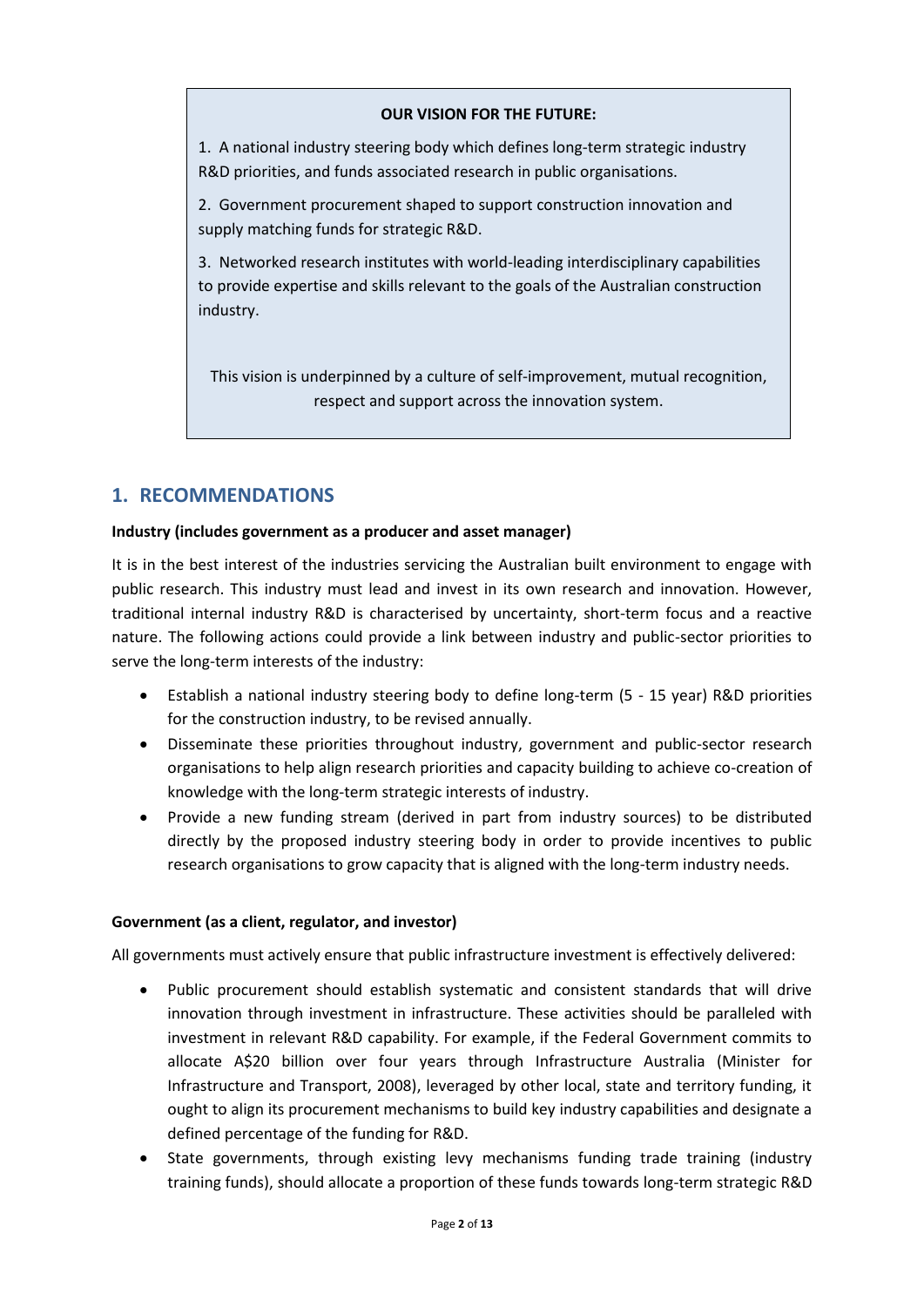determined by state chapters of the proposed national industry steering body. Research collaboration needs practical mechanisms for knowledge diffusion beyond the immediate research partners in order to change business practices.

 Federal funding for Centres of Excellence, CRCs, ARC Linkage funding, and CSIRO internal funding should: reflect the long-term strategic priorities identified by the proposed national industry steering body; and offer incentives for public research bodies to align their research capabilities with the needs of regional industry.

## **1.1. Public research organisations**

Universities and government research agencies are highly reactive to external financial incentives. Public organisations can provide leadership through the following actions:

 Senior decision-makers in public research organisations must integrate industry priorities into internal investment allocation in order to ensure that their research capabilities match long-term industry needs; and Public research organisations building ongoing strategic partnerships with the construction

industry while retaining a focus on leading-edge practice and transformational change.

 Build leading centres emphasising interdisciplinary models (social as well as technical), and ensuring initiatives are globally connected.

## **2. A DYNAMIC AND INNOVATIVE SECTOR**

**.** 

A substantial increase in the Australian private investment in construction<sup>1</sup> R&D over the last two decades has led to a more innovative and dynamic construction sector. However, a mismatch exists between public and private investment (Barlow, 2012), with consequences for industry capabilities.

<sup>1</sup> As defined by the Australian Bureau of Statistics, the construction sector includes building construction, civil and housing, engineering construction and construction services.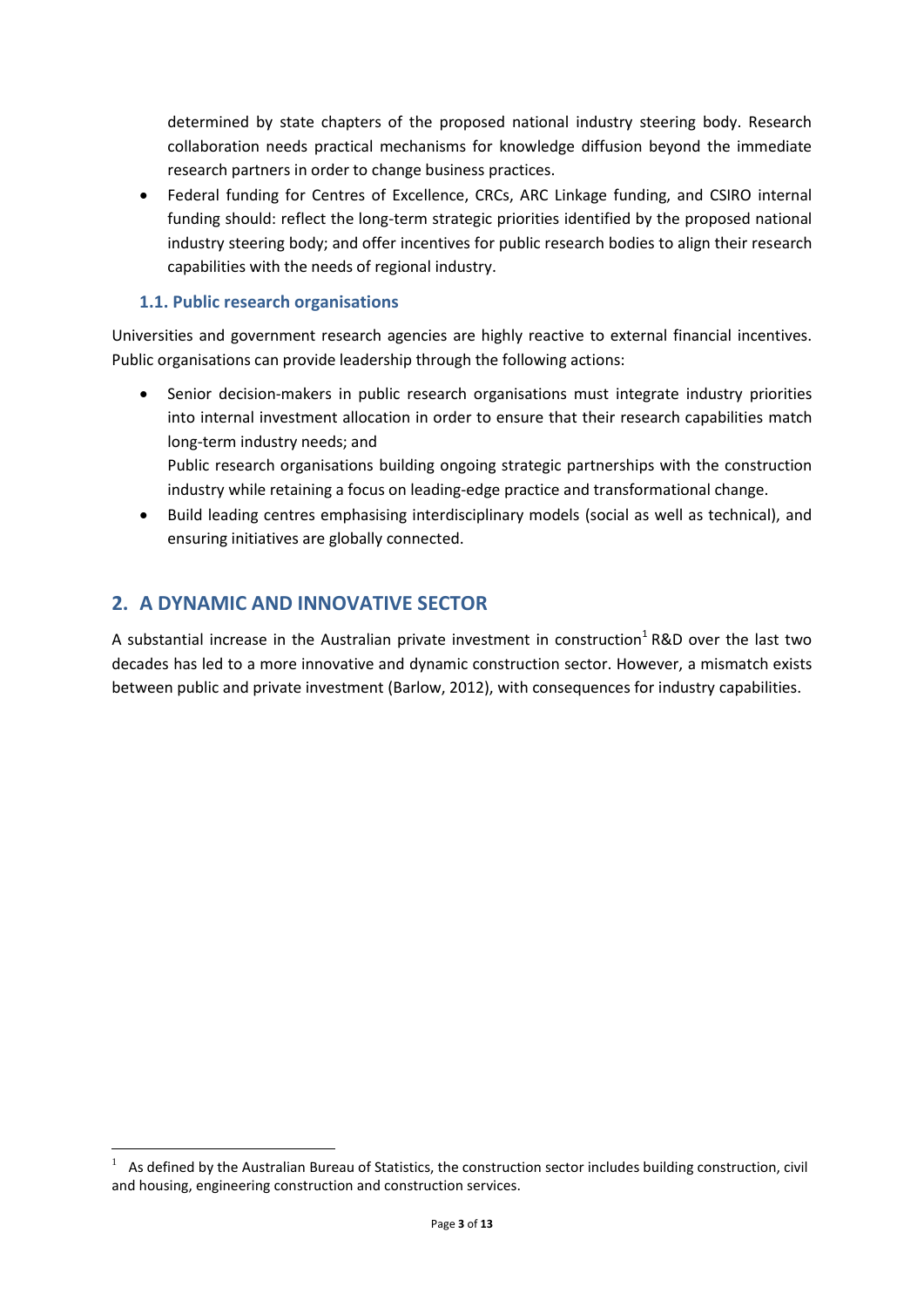

**Figure 1 – Private versus public R&D on 'construction' (Barlow, 2012)**

Note: (i) Derived from ABS 8112 and Barlow 2011. (ii) Shows R&D expenditures by sector focused on the socioeconomic objective 'construction'. (iii) 'Public R&D' counts R&D from the university sector and from state and federal government agencies.

In 2011 SBEnrc carried out three case studies to showcase differing processes in place to realise research support, project engagement and pathways to adoption, and impacts (SBEnrc, 2011):

- **Road construction safety** R&D undertaken by the Queensland Department of Transport and Main Roads (QTMR) in developing a safer working environment for road construction workers. Initiatives examined included: the development and implementation of *Mechanical Traffic Aid;* the *Thermal Imaging Camera;* and *Trailer-based CCTV* (Kraatz, Hampson, & Campana, 2012)*.*
- **Green buildings** examined initiatives led by the Western Australia Government contributing to greening the stock of government buildings in that state and the leadership provided to the commercial development of other non-residential buildings (Hampson and Kraatz (2012), Kraatz, Hampson, and Campana (2012)).
- **Digital Modelling/Integrated project delivery** explored the evolution over the last 20 years within the Project Services division of the Queensland Department of Housing and Public Works (QDHPW) which has led to the current implementation of advanced ICT through building information modelling (BIM) and integrated project delivery (IPD) (Kraatz, Hampson, & Campana, 2012).

Key findings from these three national case studies include (SBEnrc, 2012b) the important role of government in driving change, the pivotal importance of training and skill development underpinning innovation, the need for the right incentives to promote new behaviours, and the value of personal networks across the innovation system.

The Australian construction industry has grown in terms of gross value added (GVA) significantly faster than the Australian GDP in the last two decades (Barlow, 2012) and it is expected to continue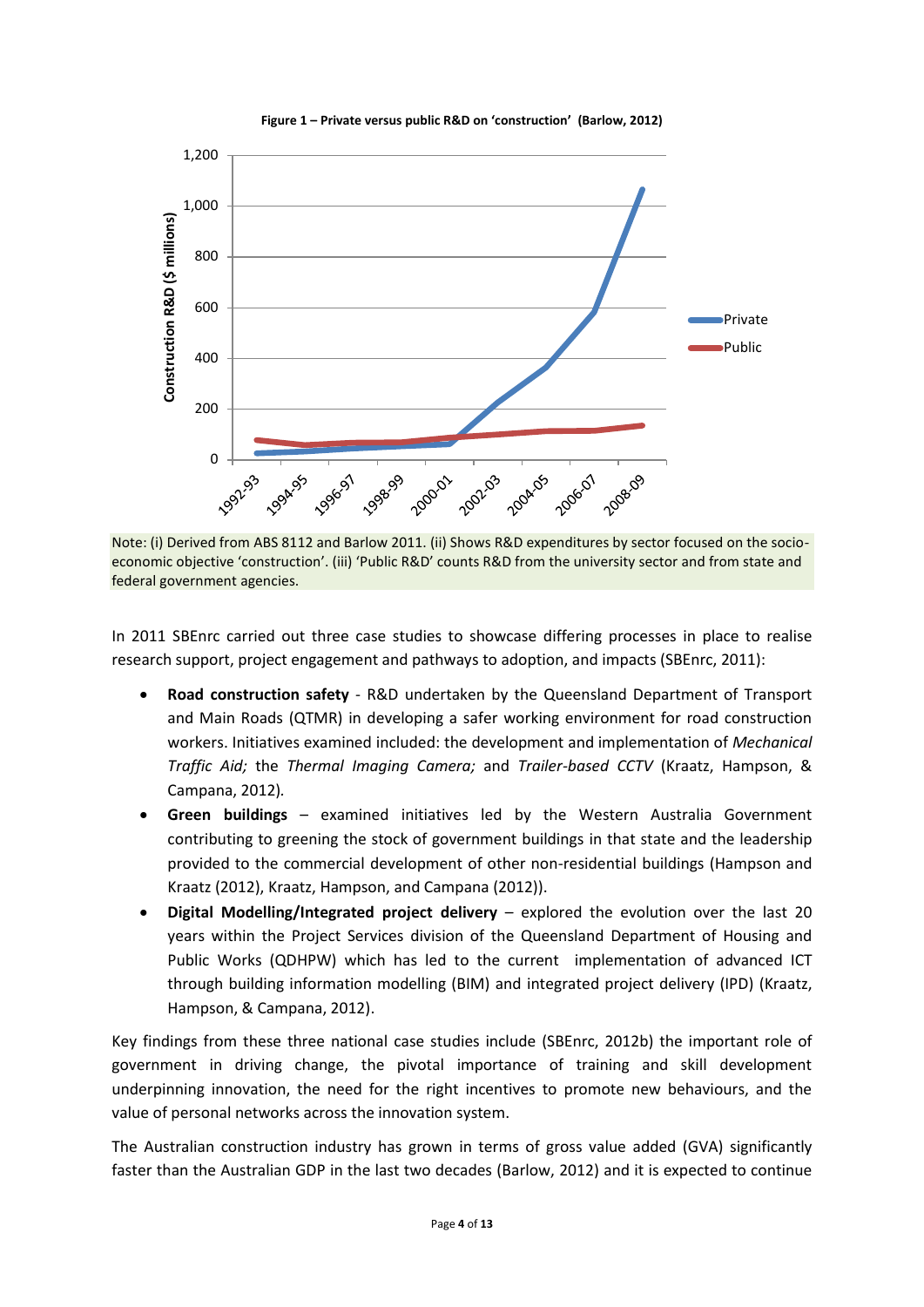to have high activity and investment in the residential building and engineering construction sectors in Australia's capital cities (ACIF, 2012). Future uncertainty existing around: climate change policy, skills, economy, attitudes, policies/governance, energy and technology. Dramatic changes across a range of variables have the potential to change the nature of this industry (SBEnrc, 2012a).

To face the challenges ahead, a set of R&D priorities for the Australian industry have been articulated through the development of an industry roadmap. This was done in conjunction with key participants from nation-wide workshops held in 2011 (SBEnrc, 2012a). Five national core R&D priorities have been determined for the Australian property and construction industry:

- 1. *Model-based facility lifecycle business models* model-based information technologies for facility lifecycle management
- 2. *Intelligent infrastructure and buildings* use of long-life sensors and information technology to improve facility durability and performance, and to reduce life-cycle costs
- 3. *Solutions for a more sustainable built environment* adapt to changing market and regulatory environment and potential climate change
- 4. *Information and communications technology for radical redesign* optimisation tools for integrating product and process design, for integrating single assets into local and regional networks, and for improving energy efficiency
- 5. *Biotechnology for tree-based materials* develop materials, products and processes based on trees for structural and non-structural applications.

## **3. THE CHALLENGE**

The Australian construction industry is an innovative and dynamic sector of the economy. However, SBEnrc has identified five key challenges that the industry still has to overcome that will require support from other sectors.

Nevertheless, all Australian governments have reduced their emphasis on construction R&D as a proportion of its total R&D spending. Between 1992 and 2008, government agency spending on construction R&D fell from 2.2% to 0.5% of total government sector R&D expenditure [\(Figure 2\)](#page-5-0).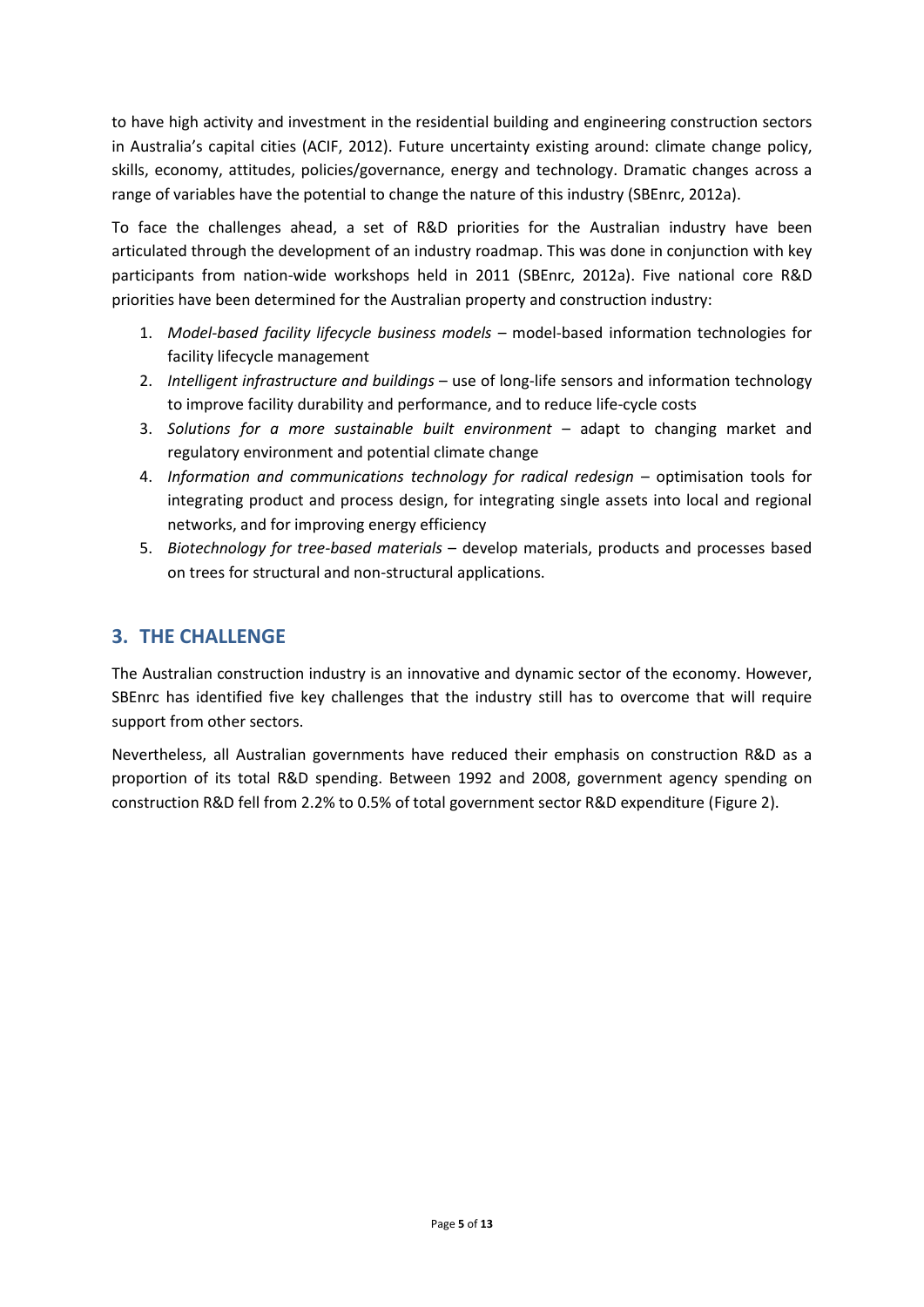<span id="page-5-0"></span>

Note: Derived from ABS 8109 and Barlow 2011. (ii) Compares government intramural R&D expenditures focused on the socioeconomic objective 'construction' (left axis) with total government intramural R&D expenditures across all objectives (right axis (iii) The right axis has been adjusted so that the growth-rates of both curves from 1992 are comparable.

The SBEnrc has identified the following key challenges and possible solutions:

1. *Timeframes* – A mismatch in the nature of research objectives between the public and private sectors is apparent. The private sector is typically driven by short-term, project-based objectives and workflow. Counter to this the public-sector's traditional focus has been on longer-term 'public benefit' objectives of strategic value to the community and the built environment. Research initiatives that engage both private industry and the public sector tend to maintain the short-term focus (based on research funding cycles) often with a more commercial rather than strategic focus. This can result in public organisations being reluctant to initiate joint activities, which in turn limits the development of synergies between both sectors. One consequence of this is a reduction in industry research capabilities which does not serve longer-term interests. **Implication: A mechanism to encourage/enable public and private organisations to build greater long-term strategic research capabilities is required.**

2. *Fragmented nature of the industry* – Historically, there has not been coherent strategic planning within the industry due to fragmentation across all phases of the delivery supply chain and competing demands from sector participants (Newton, Hampson, & Drogemuller, 2009). This has led to difficulties achieving general agreement of research priorities. Additionally, the short-term, project-based nature of the industry impacts on organisation-based knowledge retention, eroding the capacity for experiential learning and long-term strategic thinking, with consequences for industry-wide learning or knowledge management. **Implication: Industry will only act strategically to define their common problems if they have a clear incentive to contribute and if there is a welldefined structure to define such research priorities.**

3. *Industry structure in the building sector* – The Small and Medium Enterprise (SME) focus of the industry restricts the capacity of most firms to: (i) invest directly in long-term R&D; or (ii) readily access innovations produced by others. Levies (currently underutilised) can have a significant impact on research outcomes through which organisations can improve training to SMEs. Research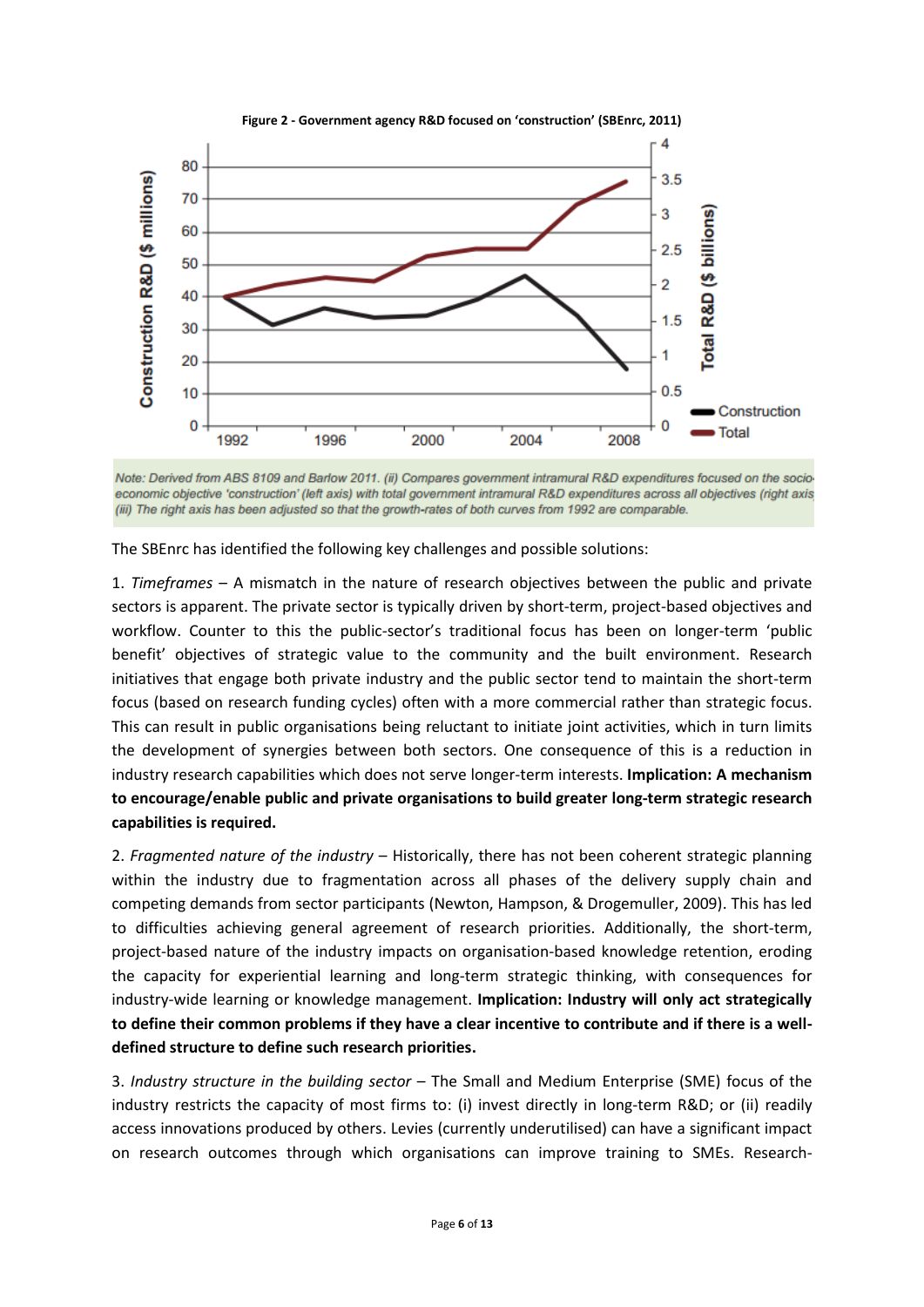informed training is however still lacking. **Implication: There is a need to shift some of the levy funds to both R&D and training to achieve better industry outcomes.** 

4. *Government risk aversion* – The public sector (local, state, and federal agencies) makes up Australia largest focussed client for construction projects. These government clients are often characterised as risk averse in terms of procurement, seeking the lowest conforming tender with the least possible cost. The public ownership of assets can also inhibit innovation in facility construction and maintenance where alignment between research and construction procurement is not well managed. **Implication: Governments need to: encourage innovation through the procurement process and introduce an R&D component to all major infrastructure and building programs.**

5. *Public sector expertise* – In most cases greater technical excellence exists today in industry than public sector, partially as a result of the disparity in R&D investment between the two sectors and a trend to outsourcing technical expertise. Furthermore, there is little incentive for leading researchers to engage in industry collaborations due to the greater prestige given by national competitive grant-funded research and lower perceived value of industry-relevant research. **Implication: An opportunity exists for practitioner/researcher exchange - to build a shared culture of innovation unhindered by traditional models. This would lead to: a rise in interdisciplinary approaches and potentially unorthodox solutions to industry challenges.**

## **4. MODELS OF INDUSTRY R&D ENGAGEMENT**

## **4.1. Industry-sponsored research**

Several examples exist globally of industry-based research funding bodies, typically initiated without government funding or leadership. However, research funding disbursed by these organisations across industry has often leveraged government funding such as ARC and CRC funding schemes. A key feature of this model is the focus of research on strategic, pre-competitive research with benefit to all consortium members, rather than individual firms. Members meet to: determine and prioritise objectives; assist in investment decision-making; and access to research outcomes.

Additionally, these consortia may also broker research partnerships between individual companies and public-sector based research providers to address a specific challenge faced by a particular company. This activity is enhanced by the existence of a broad capability and an established relationship built up through the sponsorship of previous strategic, pre-competitive research.

Three leading examples of industry-sponsored research councils are:

- (i) AMIRA International (mainly based in Melbourne, Australia) an independent association of minerals companies created to develop, broker and facilitate collaborative research projects.
- (ii) Semiconductor Research Corporation (SRC, mainly based in North Carolina, USA) a global industry/university consortium specialising in semiconductor research.
- (iii) The Welding Institute (TWI, mainly based in Cambridge, The UK) international consortium of researchers, scientists and engineers specialising in manufacturing, fabrication and management technologies.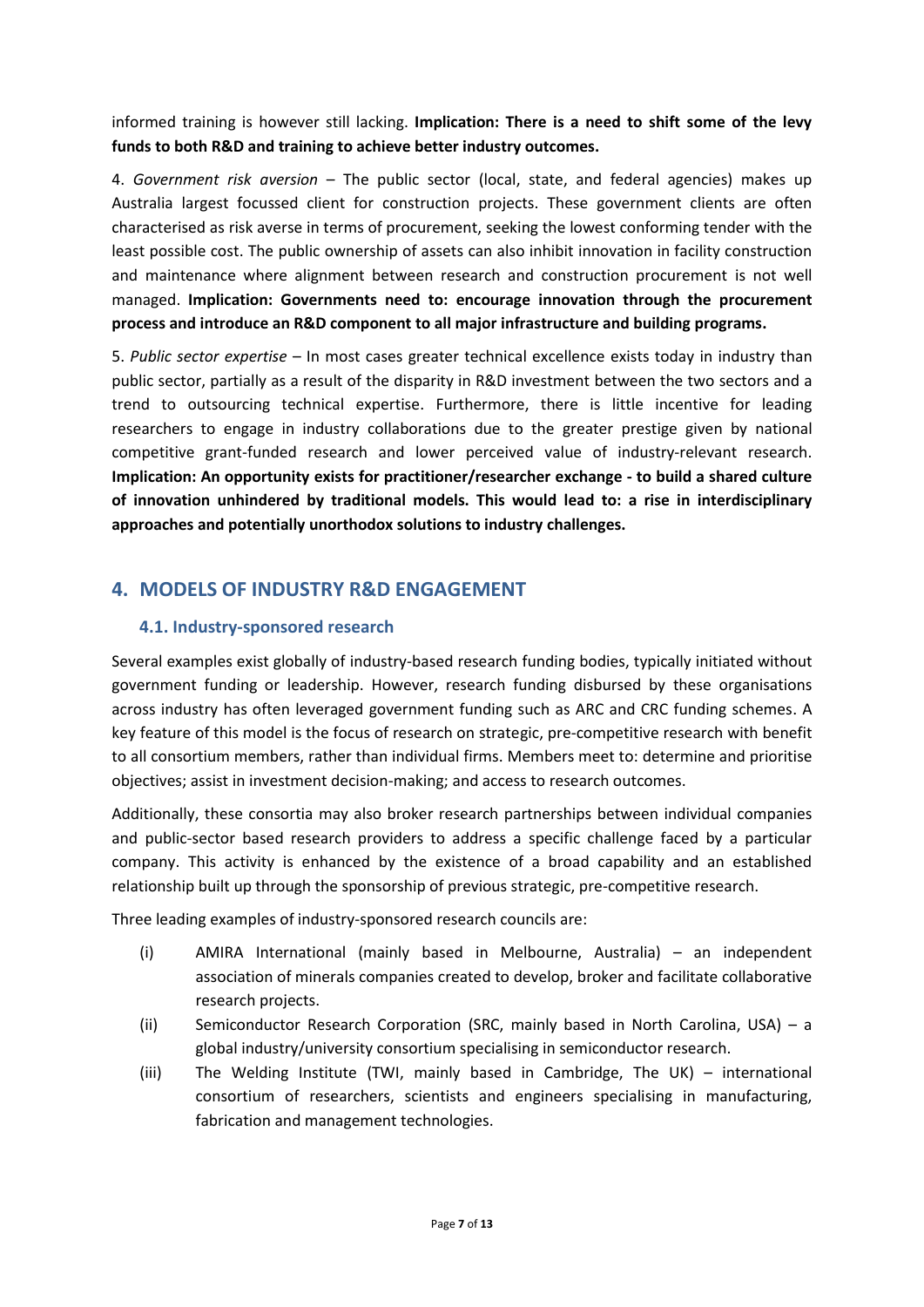#### **4.2. Government-mediated industry R&D**

Australia has a strong tradition of assisting industries with high SME involvement through funding for R&D. The common model is to levy industry activity and distribute these funds to priority areas identified by an industry board. The best known examples in Australia are the rural R&D corporations which have been acknowledged globally for their significant innovation in public research policy.

Internationally, the levy model has been employed to support R&D in construction: in New Zealand through the Building Research Association of New Zealand (BRANZ); and in Singapore through the Construction Industry Development Board (CIDB) for example. These entities have their funding directed towards industry priorities identified by an industry-led board, with input from government and researchers. Based on the levy model, building and construction industry training funds have been established for the building construction sector in Australia, to invest in trade skills development. This fund could theoretically be modified on a state-by-state basis through legislative amendments to also foster a viable and industry-responsive research fund.

Government can also play a role in encouraging industry players to associate and to develop a shared vision. One example of this is the Built Environment Industry Innovation Council (BEIIC), an industry body tasked with advising the Australian Government on innovation challenges. This Council has played an important role in bringing together many representatives from disparate organisations across the industry. A smaller and more focused group constructed along similar lines, and led by industry, could play a significant role in driving a future Australian public-private research agenda.

In addition, the Australian Government's planned *Industrial Transformation Research Program* is worthy of consideration. This program supports quality R&D partnerships that will help transform Australian industries. The Program is planned to: (i) focus on research areas that are vital for Australia's future economic prosperity, such as engineering, materials science and nanotechnology, communications, chemical engineering and biotechnology; (ii) support industrial PhD students and researchers to gain 'hands-on', practical skills and experience in these areas; and (iii) foster important partnerships between business and universities<sup>2</sup>.

The China Architecture Design and Research Group (CAG) for example is probably the largest stateowned design enterprise in the world with over 1,000 senior designers and researchers, delivering a direct impact on construction projects such as the Beijing Railway Station and the National Stadium for the 2008 Olympic Games (Long, 2007). The link between national infrastructure priorities and industry research support is key in this example.

Infrastructure Australia<sup>3</sup> is a statutory body established in 2008 to advice government, investors and asset owners on issues relating to current and future infrastructure needs; financing mechanisms; and policy, pricing and regulatory issues. Its focus is on assisting governments to develop a strategic blueprint for future infrastructure investment. This agency distributes substantial government infrastructure funding and acknowledges a lack of R&D capacity linked to such investment (Infrastructure Australia, 2012).

**.** 

<sup>&</sup>lt;sup>2</sup> [http://www.arc.gov.au/ncgp/itrp/itrp\\_default.htm](http://www.arc.gov.au/ncgp/itrp/itrp_default.htm)

<sup>3</sup> http://www.infrastructureaustralia.gov.au/about/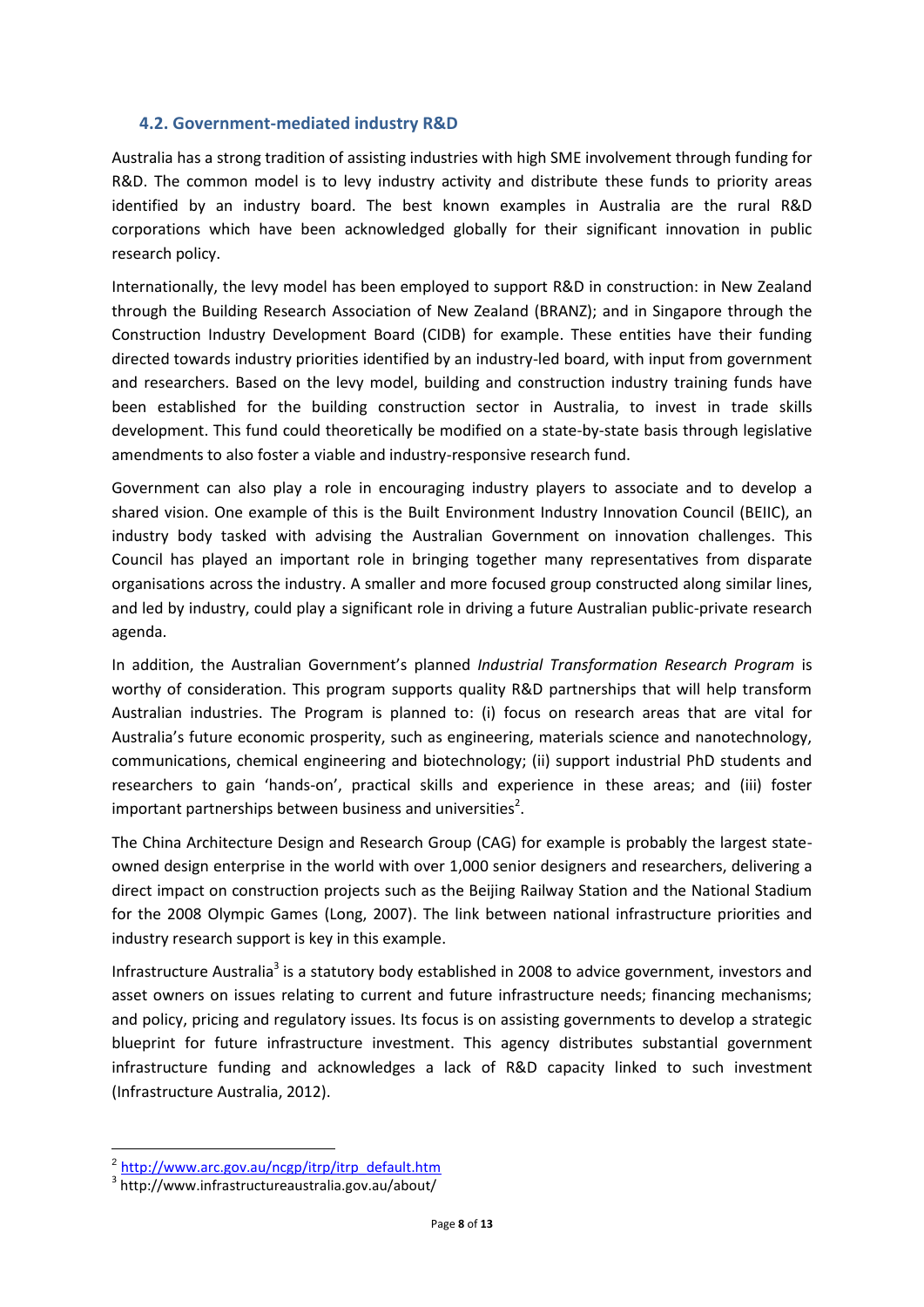Other strategic research partnerships may also be available. A number of the Construction 2030 priority areas have a natural affinity with existing Commonwealth-funded research programs or organisations. For example, the advanced IT focus may have synergies with research being commissioned by the National Information and Communication Technology Australia (NICTA): the nano-technology emphasis may be usefully linked to the Australian Nano Fabrication Facility (ANFF). Other government programs could potentially be identified that, while not specifically research focussed, potentially lend themselves to supporting industry research objectives. In particular, programs relating to advanced ICT, climate change, environmental efficiency and indigenous housing may be worth considering.

Further to all the above, the Australian Government could supply funds for strategic R&D from: (i) the construction industry levy; (ii) a fixed R&D provision associated with major infrastructure fund; and (iii) a mixture of traditional public funding schemes.

## **4.3. Government R&D tax programs**

The Australian Government offers research and development (R&D) tax concessions and incentives to promote innovation.

The Research and Development Tax Concession was introduced in 1986 to encourage Australian industry to undertake such activities. It aimed to make eligible companies more internationally competitive by encouraging innovative products, processes and services and by promoting technological advancement and strategic R&D planning. It was intended to create an environment conducive to increased commercialisation by eligible companies. The concession was broad-based and market-driven (DIISRTE, 2011).

The R&D Tax Concession was replaced on 1 July 2011 by the Australian Government's A\$1.8 billion R&D Tax Incentive (Australian Trade Commission , 2012) to provide tax offsets to encourage more companies to engage in R&D (ATO, 2012).

The program aims to help more businesses do R&D and innovate. It is a broad-based entitlement program, open to firms of all sizes in all sectors who are conducting eligible R&D (AusIndustry, 2012)

On the one hand, a 45% refundable tax offset, equivalent to a deduction of 150%, is available to eligible SMEs with an annual aggregate turnover of less than A\$20 million (ATO, 2012).

On the other hand, a 40% non-refundable tax offset will be available to companies with an annual aggregate turnover of A\$20 million or more - equivalent to a deduction of 133% and unused offset amounts may be able to be carried forward for use in future income years (ATO, 2012).

The Australian government has also announced that it will introduce quarterly credits for SMEs from 1 January 2014 (ATO, 2012).

These tax incentives have been widely used by industry and can be utilised for project-based as well as corporate R&D activity.

#### **4.4. Government grants**

Historically, Australian governments have sought to build partnerships between diverse industries and public sector researchers via long-standing public granting schemes. The *Australian Research Council (ARC) Linkage scheme* provides project-based funding to support collaborative research between universities and other members of the innovation system, including industry partners. The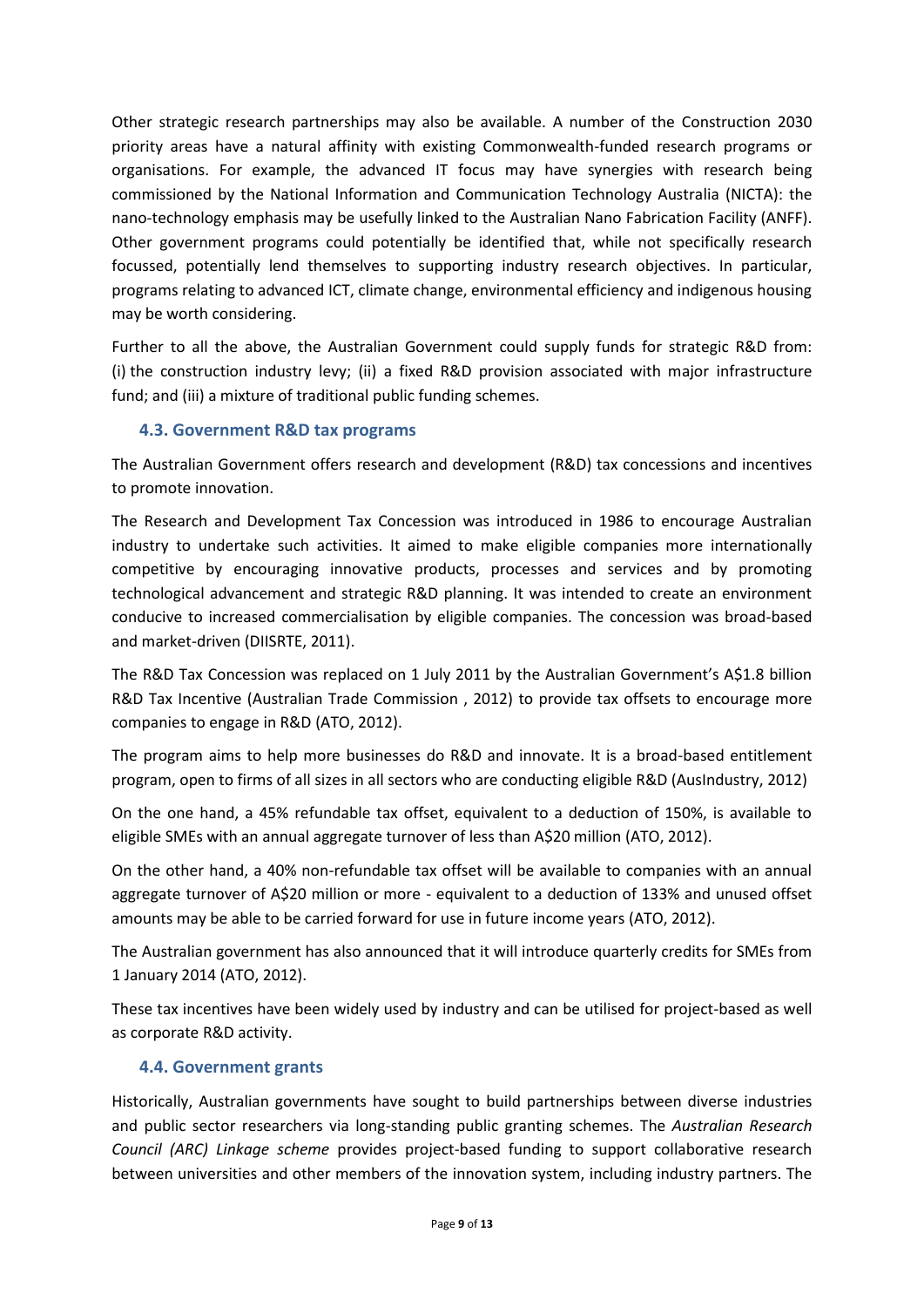*Cooperative Research Centres (CRC) program* fulfils a similar purpose at a larger scale and involving more partners, providing longer-term program-based funding.

Recently, these schemes have struggled to foster substantial public-private partnerships, despite the strong recorded growth in the private sector internal investment on R&D. For example, CRC funding capacity has been declining over the last decade leading to a total funding reduction (inflation adjusted) of 69% [\(Figure 3\)](#page-9-0). Moreover, the CRCs that have been funded have tended to focus on very specific scientific themes. At present there is no CRC that serves the strategic supply chain issues of the construction industry.



<span id="page-9-0"></span>**Figure 3 - Total CRC funds granted between 2006 and 2011 (A\$ millions adjusted for inflation to June 2012) (CRC 2011)**

The ARC Linkage program has also experienced a steady decline in the funds granted (funds granted in 2012 were 25% lower than in 2006 in June 2012 dollars) [\(Figure 4\)](#page-10-0) and success rates after the peer review process remain relatively low (average 43% success rate of applications lodged over the last seven years). Furthermore, although the overall allocation of funds as a percentage of the request has been increasing over the past 7 years, the same indicator has been significantly decreasing over the same period for those discipline categories under which built environment projects can be classified [\(Figure 5\)](#page-10-1), falling by 14% between 2006 and 2012 (ARC, 2012). Additionally, traditionally there are two ARC Linkage rounds each year. The April 2012 round was cancelled and the funds reallocated to a proposed Industrial Transformation Research Program, but at September 2012, submissions have still to be called. These trends become a significant disincentive to industry participation if grant applications with willing industry partners are rejected or severely minimised, potentially reinforcing a culture of poor engagement.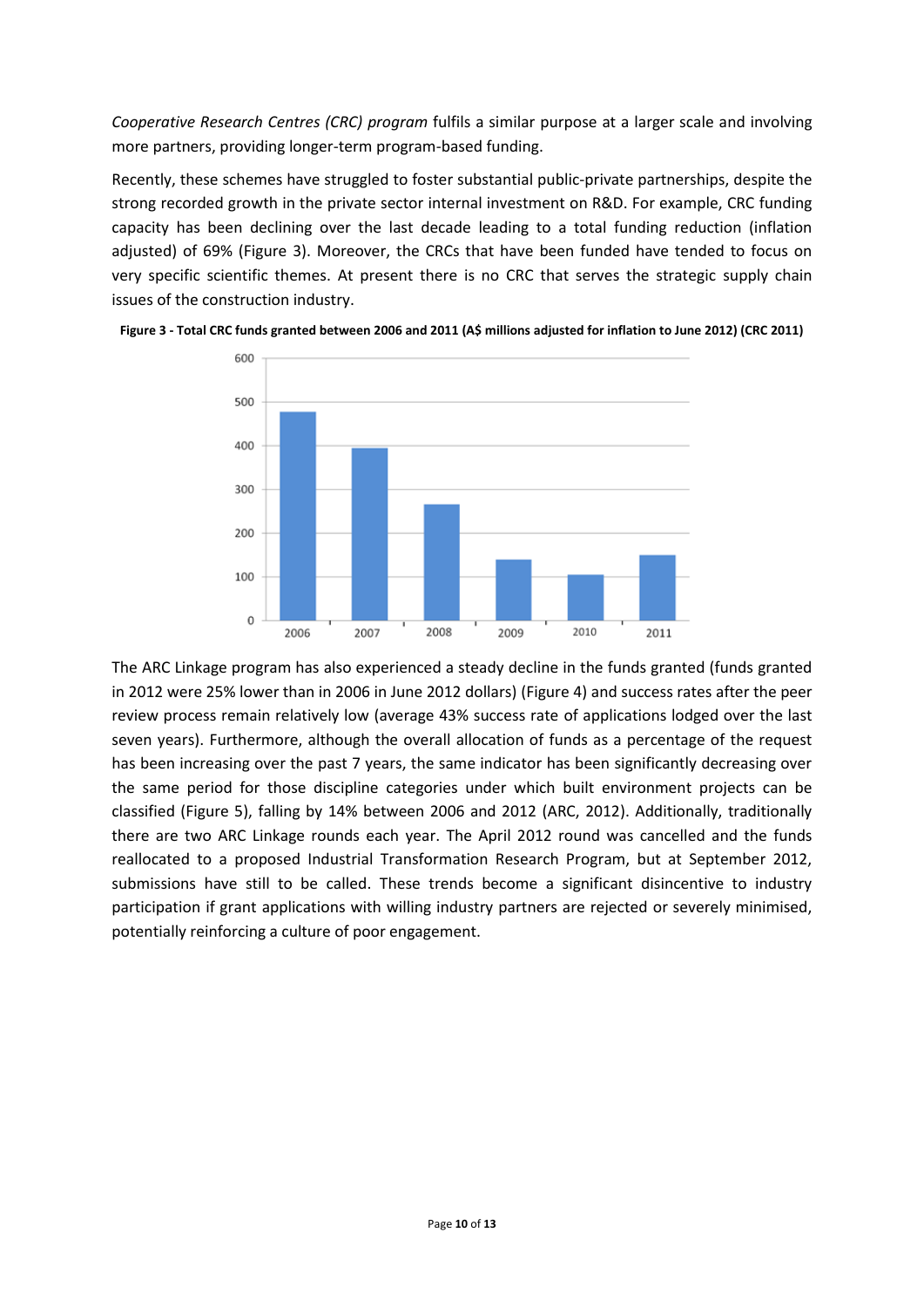<span id="page-10-0"></span>

**Figure 4 - Total ARC Linkage funds granted between 2006 and 2012, adjusted for inflation (ARC 2012)**

<span id="page-10-1"></span>**Figure 5 - ARC Linkage projects funds allocation as a percentage of request (2006 - 2012) for: (a) all successful applications (b) discipline panels under which Built Environment applications are classified (ARC, 2012).**



Note: Derived from ARC (2012) *Linkage Projects Funding Outcomes. Discipline categories used for (b) containing built environment, architecture and civil engineering were:* PME = Physical, Mathematical and Information Sciences an Engineering, HCA = Humanities and Creative Arts, HSE = Humanities and Creative Arts, Social, Behavioural and Economic Sciences, EMI = Engineering, Mathematics and Informatics, EE = Engineering and Environmental Sciences.

Some foreign governments have taken steps towards proactively establishing construction industry development initiatives by providing funding independent of traditional academic peer review processes. To this end it is important to recognise: the value of the construction industry to the economy; the distinctive characteristics of construction R&D; and the need to build national capacity and productivity in this sector.

Tekes (Finnish Funding Agency for Technology and Innovation) for example, is the most important public funder of research, development and innovation in Finland. As an example of prioritisation, this organisation has identified an *intelligent built environment* as a focus and provides support for high quality research that generates significant commercial potential for business. It contributes to increasing research intensity, cooperation between companies, and knowledge and competence of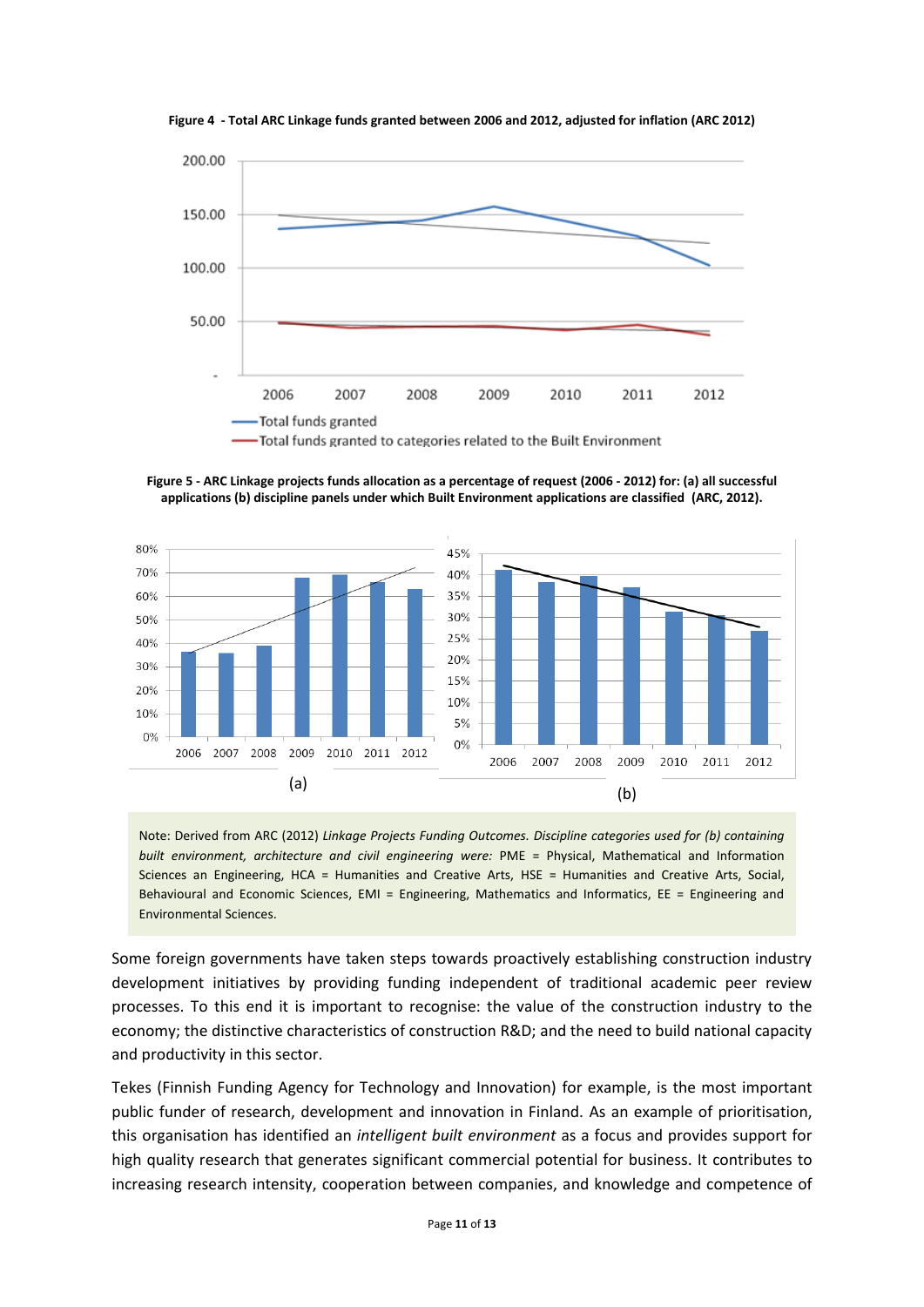Finish infrastructure enterprises (Tekes, 2011). Industry-research collaborations involving multidisciplinary frameworks producing more applied and user friendly outputs are central to the Tekes research agenda.

## **4.5. Government agency research**

Traditionally, governments maintained R&D capability in the built environment with responsibilities for allocating and carrying out construction-related investment. However, as governments have progressively reduced their internal design, construction and maintenance activities, they have also reduced the internal investment in construction R&D. Consequently, there has been a substantial decline in built environment R&D within government agencies at local, state and federal levels. Within the Commonwealth Scientific and Industrial Research Organisation (CSIRO), Australia's largest public-funded industry oriented research organisation, the realignment of internal priorities has led to an additional steep reduction of such R&D.

In other countries (including Finland and the UK) government agencies have prioritised construction research as being integral to economic growth, and have used the strength of their national institutions to strengthen the capabilities of their local construction industry. In Finland this has occurred through the VTT Technical Research Centre of Finland and has led to the development of an internationally recognised expertise with commercial outcomes. In the UK, Constructing Excellence was established as an industry development agency to drive the change agenda in the construction sector (Constructing Excellence, 2012). Additionally, the UK Government has used its dominant position as major client to drive industry innovation and productivity by mandating the progressive use of BIM in the design, construction and asset management of government projects.

## **5. Bibliography**

ACIF. (2012). *Australian Construction Industry Forum. Forecast Summary*. Retrieved September 11, 2012, from http://www.acif.com.au/forecasts/summary

ARC. (2012, July 02). *Linkage Projects Funding Outcomes*. Retrieved September 21, 2012, from Australian Government - Australian Research Council: http://www.arc.gov.au/ncgp/lp/lp\_outcomes.htm

ATO. (2012, August 21). *Research and Development Tax Incentive (Offset)*. Retrieved September 21, 2012, from Australian Taxation Office:

http://www.ato.gov.au/taxprofessionals/content.aspx?doc=/content/00193778.htm

AusIndustry. (2012). *R&D Tax Incentive*. Retrieved September 21, 2012, from AusIndustry An Australian Government Initiative: http://www.ausindustry.gov.au/programs/innovation-rd/rdtaxincentive/Pages/default.aspx

Australian Trade Commission . (2012). *R&D Tax Incentive*. Retrieved September 21, 2012, from Australian Government, Australian Trade Commission: http://www.austrade.gov.au/Invest/Doingbusiness-in-Australia/RandD-Tax-Incentive

Barlow, T. (2012). *The Built Environment Sector in Australia. R&D investment Study: 1992-2010.* Brisbane, Australia.: Sustainable Built Environment National Research Centre.